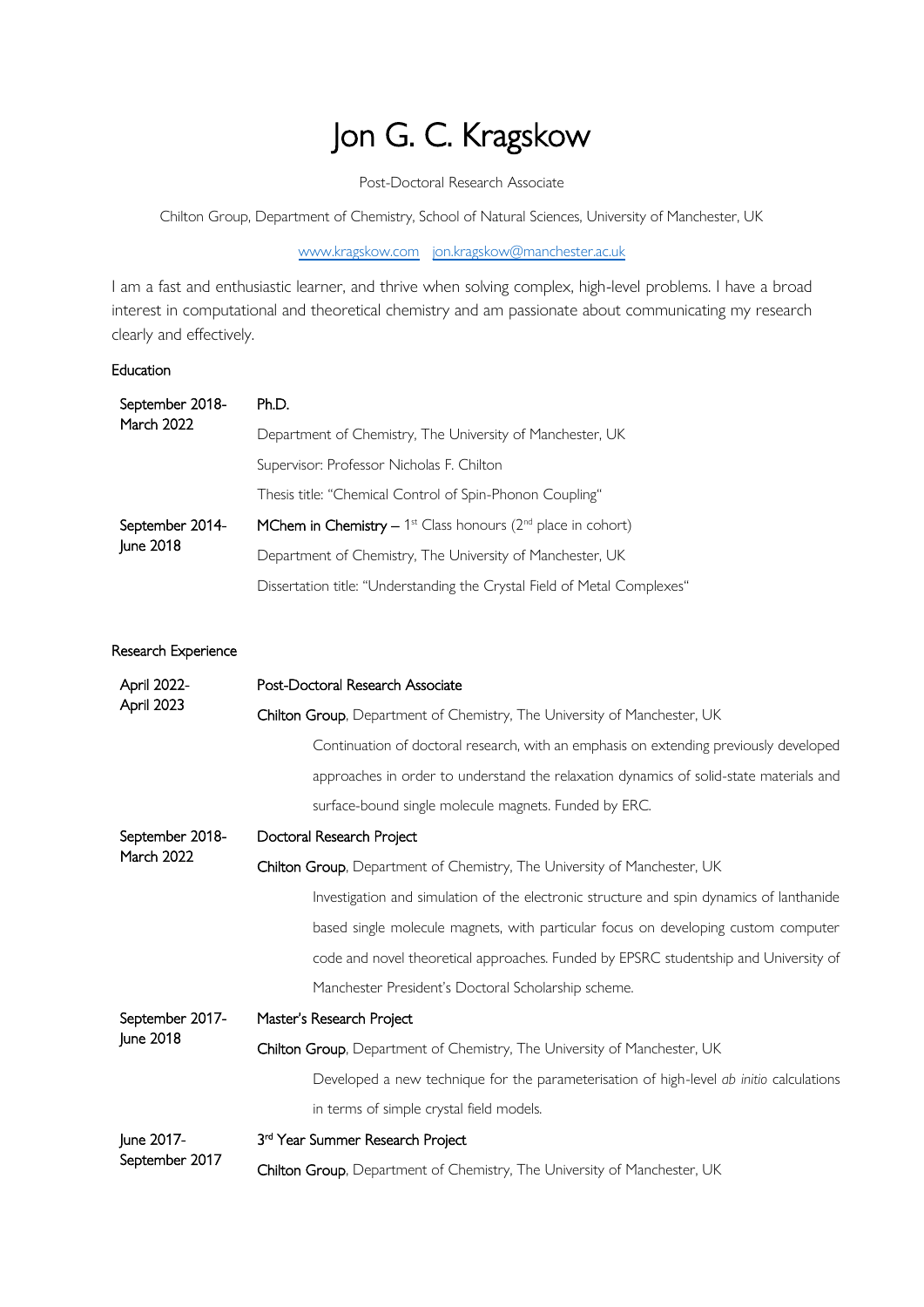Explored the magnetic and electronic properties of transition metal single molecule magnets using *ab initio* calculations in tandem with Spin-Hamiltonian modelling methods and experimental data. Funded by a competitive Royal Society of Chemistry research bursary.

June 2016- September 2016 2<sup>nd</sup> Year Summer Research Project Mills Group, Department of Chemistry, The University of Manchester, UK Synthesised and characterised novel f-block silylamide compounds and their derivatives using air-sensitive techniques. Funded by departmental research bursary.

**Teaching** 

| September 2019-<br>January 2021 | Graduate Teaching Assistant                                                           |  |  |
|---------------------------------|---------------------------------------------------------------------------------------|--|--|
|                                 | Department of Chemistry, The University of Manchester, UK                             |  |  |
|                                 | Taught MATLAB programming to 2 <sup>nd</sup> year undergraduate students.             |  |  |
|                                 | Marked student manuscripts and performed assessment interviews with students.         |  |  |
|                                 | Co-developed an overhaul of the course material for virtual/distanced learning during |  |  |
|                                 | COVID-19 and beyond.                                                                  |  |  |
| September 2018-<br>Present      | Developer/Maintainer                                                                  |  |  |
|                                 | waveplot.com                                                                          |  |  |
|                                 | Created Waveplot, an open-source python/flask based teaching tool for plotting 2D and |  |  |
|                                 | 3D representations of different wavefunctions.                                        |  |  |

| Feburary 2022- | Developer/Maintainer             |
|----------------|----------------------------------|
| Present        | magnetism-tools.manchester.ac.uk |

Created, with Prof. Nicholas Chilton, a web-based tool for calculating and plotting Tanabe-Sugano diagrams.

#### Other responsibilities

| September 2018-<br>Present | Code oversight and maintenance                                                         |  |
|----------------------------|----------------------------------------------------------------------------------------|--|
|                            | Chilton Group, Department of Chemistry, The University of Manchester, UK               |  |
|                            | Responsible for maintenance of group subversion and git code repositories and for      |  |
|                            | automated code documentation and release. Championed the use of good programming       |  |
|                            | practice through style guides and documentation. Lead education of others in the group |  |
|                            | on best practices for code development through tutorials and manuals.                  |  |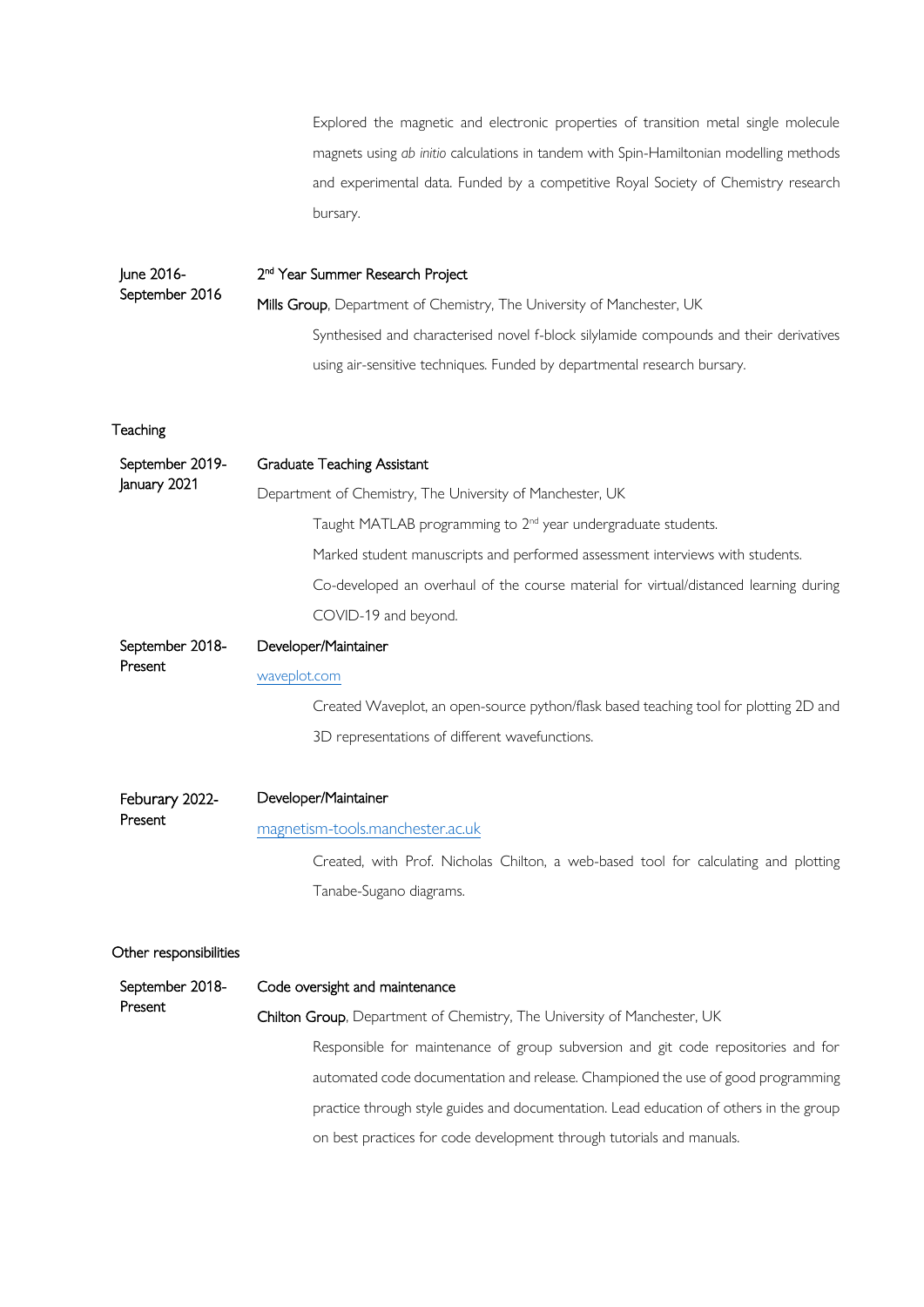#### Technical Skills

Quantum Chemistry: High-level knowledge of computational and quantum chemistry methods (HF, DFT, CASSCF, CASPT2), theoretical molecular magnetism and spin-phonon coupling, and experience in using established programs (Gaussian, OpenMOLCAS). Implementation of original theory in both compiled and interpreted programming languages, and deployment of said code on large scale high-performance computing hardware.

Computer Software: Proficient in Fortran, Python, Bash, make, and MATLAB languages, and in git and subversion version control systems and CI/CD. Experience deploying/maintaining web servers (apache/wsgi) and scientific websites (dash/flask).

Computer Hardware/Systems: Experienced in assembly and management of computer systems for research and personal use.

#### **Publications**

- 1. C. A. P. Goodwin, B. L. L. Réant, J. G. C. Kragskow, I. M. DiMucci, K. M. Lancaster, D. P. Mills and S. Sproules, *Dalt. Trans.,* 2018, 47, 10613–10625
- 2. H. M. Nicholas, C. A. P. Goodwin, J. G. C. Kragskow, S. J. Lockyer, D. P. Mills, *Molecules*, 2018, 23, 1138
- 3. C. A. P. Goodwin, B. L. L. Réant, G. F. Vettese, J. G. C. Kragskow, M. J. Giansiracusa, I. M. Dimucci, K. M. Lancaster, D. P. Mills, S. Sproules, *Inorg. Chem.*, 2020, 59, 7571–7583
- 4. K.-X. Yu, J. G. C. Kragskow, Y.-S. Ding, Y.-Q. Zhai, D. Reta, N. F. Chilton, Y.-Z. Zheng, *Chem*, 2020, 6, 1–17
- 5. D. Reta, J. G. C. Kragskow, N. F. Chilton, *J. Am. Chem. Soc.* 2021, 143, 15, 5943–5950
- 6. C. A. Gould, K. R. McClain, D. Reta, J. G. C. Kragskow, D. A. Marchiori, E. Lachman, E.-S. Choi, J. G. Analytis, R. D. Britt, N. F. Chilton, B. G. Harvey and J. R. Long, *Science*, 2022, 6577, 198, 375, 198-202
- 7. J. G. C. Kragskow, J. Marbey, C. D. Buch, J. Nehrkorn, M. Ozerov, S. Piligkos, S. Hill, N. F. Chilton, Nat. Commun., 2022, 825, 18

#### Awards

- 2021: Department of Chemistry, Outstanding Academic Achievement Award
- 2018: The University of Manchester, President's Doctoral Scholarship
- 2018: Department of Chemistry, Outstanding Academic Achievement award for undergraduate study
- 2017: Royal Society of Chemistry, summer research project bursary
- 2016: Department of Chemistry, summer research project bursary

#### Presented work

#### **Talks**

2022: American Physical Society March Meeting, Chicago